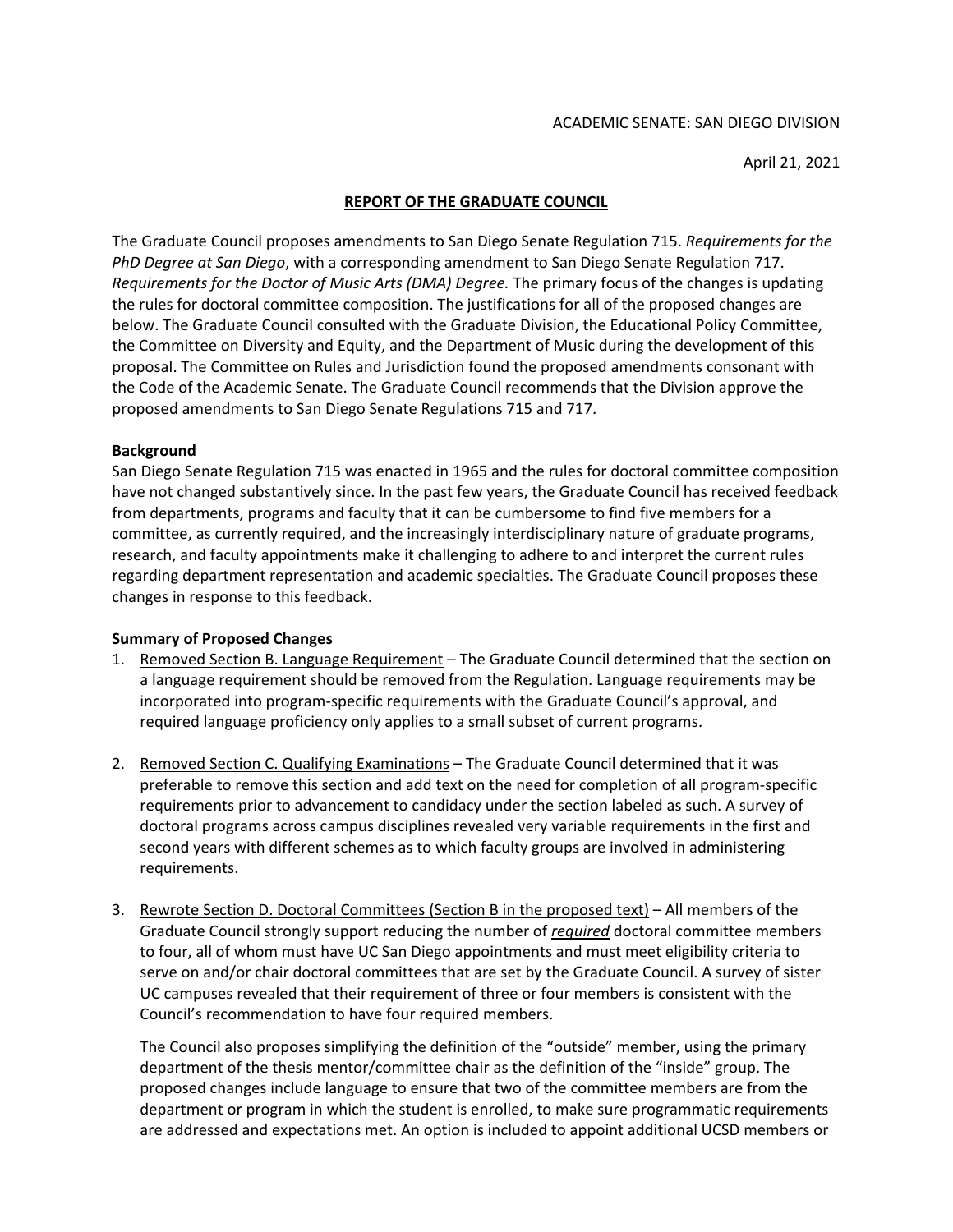external (i.e. non-UCSD) committee members who contribute to guiding the student's dissertation work and career development.

The Council had significant discussion on how to best indicate eligibility of appointees in different academic series to serve on and/or chair doctoral committees. The rules are complex and are modified by the Graduate Council on a regular basis in response to feedback (every 2-3 years). The Council determined that the current system, where eligibility is decided by the Graduate Council and made available to the campus community on the Graduate Division website is the most efficient and should continue. Appendix 1 includes a draft modification of the eligibility requirements for doctoral committees to account for the proposed reduction in the required number of members.

- 4. Revised Sections F. Dissertations and G. Final Examinations The Graduate Council proposes text changes to update language and remove vague sentences.
- 5. Updated San Diego Senate Regulation 717, Section D The Regulation for the Doctoral of Musical Arts (DMA) states that doctoral committees for the DMA are constituted following the procedures provided in SD 715. The Graduate Council updated the section reference from 715(D) to 715(B) to correspond to the new section on doctoral committees proposed in SD 715. The Graduate Council notified the Department of Music of the proposed changes to SD 715 and SD 717, and they had no objections to the proposed amendment.

## **Effective Date of Proposed Changes**

The Council proposes these changes to SD 715 and SD 717 with a Fall 2021 effective date. The new rules for doctoral committee composition will apply to all PhD and DMA students who do not have a constituted doctoral committee. PhD and DMA students who have already constituted a committee will have the option to continue with their current committee or to reconfigure their committee based on the updated requirements.

## **Proposal Contents**

- Proposed Revisions to San Diego Senate Regulation 715 (Track Changes)
- Proposed Revisions to San Diego Senate Regulation 715 (Clean Copy with Proposed Amendments)
- Proposed Revision to San Diego Senate Regulation 717 (Track Changes)
- Appendix 1 Updated Doctoral Committee Membership Table
- Appendix 2 Senate Feedback on Proposed Revisions
- Appendix 3 Current Version of San Diego Senate Regulation 715

Lynn Russell, Chair Graduate Council

\*\*\*\*\*\*\*\*\*\*\*\*\*\*\*\*\*\*\*\*\*\*\*\*\*\*\*\*\*\*\*\*\*\*\*\*\*\*\*\*\*\*\*\*\*\*\*\*\*\*\*\*\*\*\*\*\*\*\*\*\*\*\*\*\*\*\*\*\*\*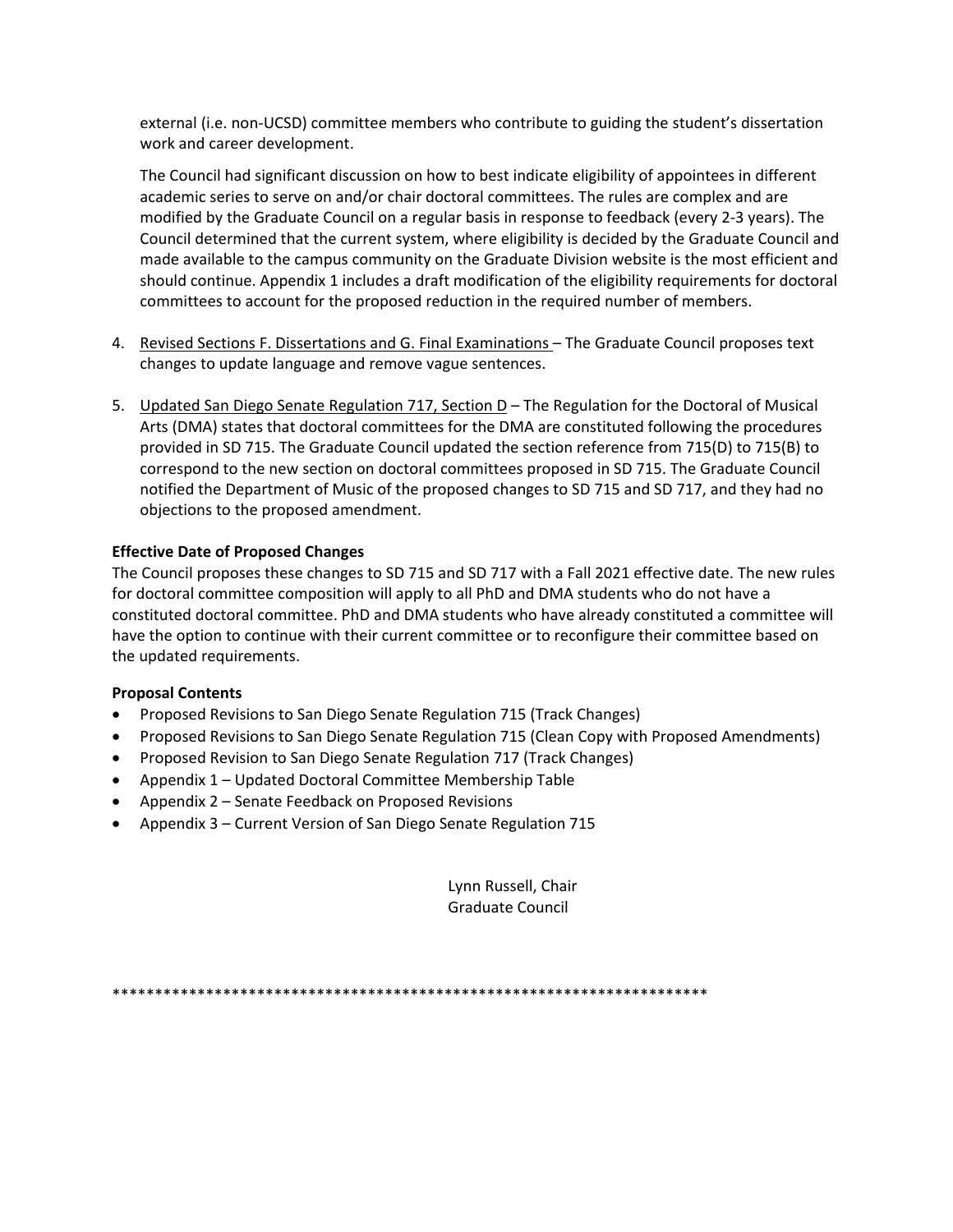# **PROPOSED REVISIONS TO SAN DIEGO SENATE REGULATION 715 (RED-LINED VERSION)**

## 715. REQUIREMENTS FOR THE PH.D. DEGREE AT SAN DIEGO

### A) Residency

The minimum residence requirement for the Ph.D. degree is six quarters, three of which must be spent in continuous residence at the San Diego campus, except in the case of a joint Ph.D. program, in which the residence requirements will be are defined by the Graduate Council. Residence is established by the satisfactory completion of six units per quarter, some of which must be at the graduate level.

### B) Language Requirement

Departments giving graduate instruction shall submit the language requirements needed in their field to the Graduate Council, as well as the proposed means by which students will demonstrate their language proficiency. Upon approval by the Graduate Council, the departmental language requirements will become part of the official program for graduate degrees.

Students are strongly urged to acquire the best possible language preparation before entering graduate studies, since otherwise their programs may be seriously delayed. The student must have satisfied all the language requirements in his or her field of study before taking the qualifying examination for advancement to candidacy for the Ph.D. degree.

### C) Qualifying Examinations

Before admission to candidacy for the Doctor's degree, a student must have satisfied all preliminary requirements set by his or her major department and by the Graduate Council and must have passed the Qualifying Examination conducted by the Doctoral Committee.

## **D)** B) Doctoral Committees

In consultation with their faculty dissertation advisor and following their Ph.D. program guidelines, candidates shall request to appoint a A Doctoral Committee consisting of five or more at least four members with faculty appointments at UC San Diego. Eligibility of faculty in different academic series at UC San Diego to serve on and/or chair Doctoral Committees [i](#page-4-0)s determined by the Graduate Council.<sup>1</sup> shall be appointed by the Dean of Graduate Studies under the authority of the Graduate Council. At least one Doctoral Committee member must have their primary appointment in a different department than the one in which the candidate's dissertation advisor/Doctoral Committee Chair holds their primary appointment. (Doctoral Committee Co-Chairs from different departments or programs satisfy this requirement; note that, even with evenly split appointments, faculty are primary in one department)five of the committee members shall be officers of instruction and no fewer than four shall hold professorial titles (of any rank). The committee members shall be chosen from at least two departments, and aAt least two Doctoral Committee members must be from the department or program in which the student is enrolled and shall represent academic specialties that differ from the student's chosen specialty. In all cases, each committee at least one Doctoral Committee member must be include one tenured or emeritus UCSD faculty member from outside the student's major department.

Normally, the members of the committee shall be nominated by the student's department or interdepartmental group, but the Dean of Graduate Studies may appoint additional members. Additional committee members beyond the required four members can be requested to serve, including from another UC campus, non-UC academic institutions and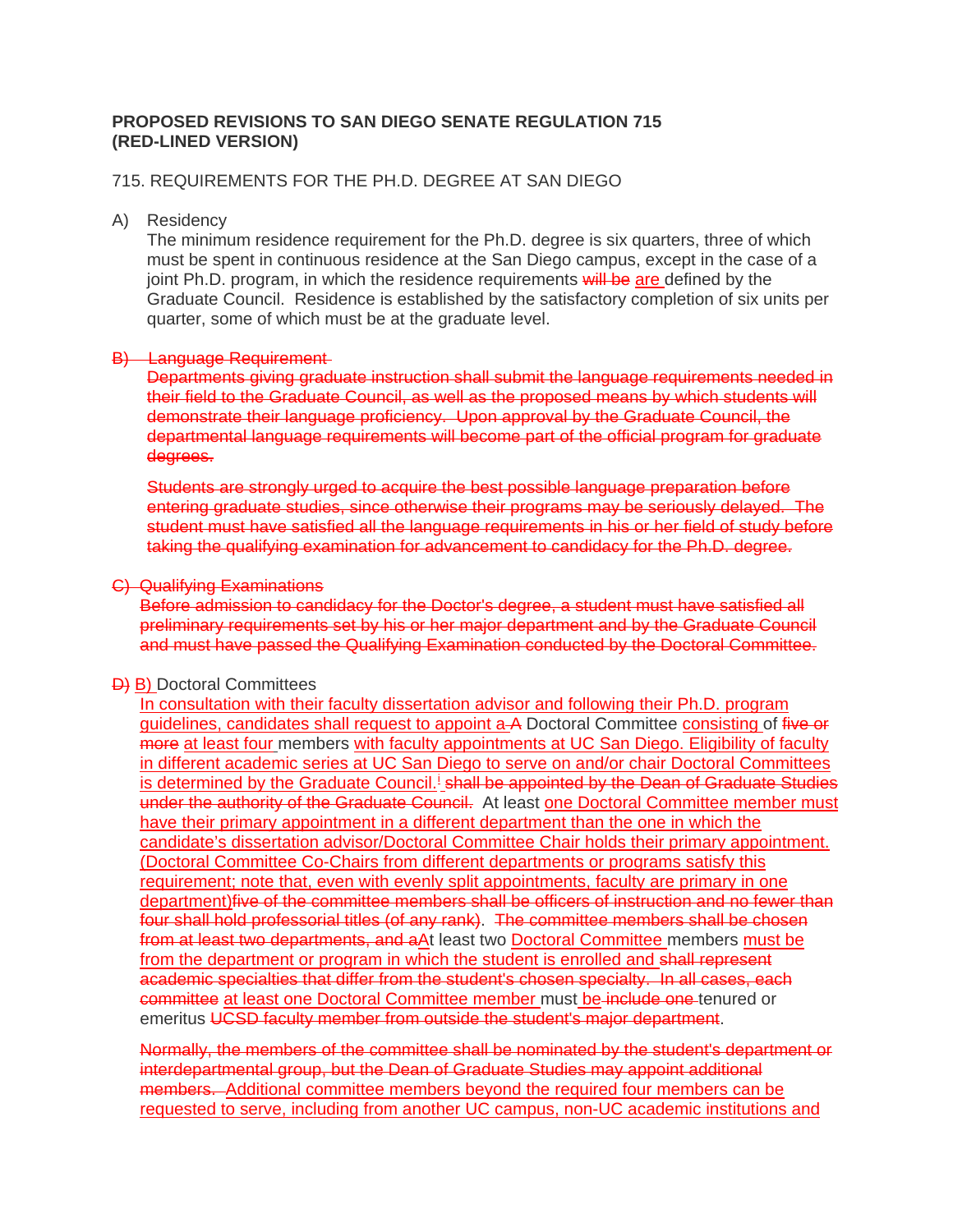industry. Appointment of such external members who will participate in Doctoral Committee decisions must be justified with a written explanation at the time of requesting committee constitution and must be approved by the Graduate Division. Willingness of each person external members to serve on the committee shall-must be verified prior to nomination—and **Eefforts should be made to maintain continuity of service on the committee for the duration** of candidacy.

The Doctoral Committee shall conduct the qualifying examination will be in charge of the student's advancement to candidacy, will oversee and approve supervise and pass on the student's dissertation, and will conduct the final-oral examination dissertation defense, which shall will be public and so announced. Unless the reports of the committee to the Graduate Council concerning the examinations and the dissertation are unanimous, the Dean of Graduate Studies shall be called upon to review the case and report his or her findings to the Graduate Council, which shall determine appropriate action.

Guidelines on Doctoral Committee composition are modified for joint Ph.D. programs offered collaboratively by San Diego State University and UC San Diego with the approval of the Graduate Council.

## $E$ ) Advancement to Candidacy

The candidate must file his or her application, properly approved by the Doctoral Committee is tasked with determining if the candidate is qualified to advance to candidacy for the Ph.D. degree. All preliminary requirements set by individual programs and by the Graduate Council must be completed prior to advancement to candidacy. Following approval by the Doctoral Committee, the candidate must file their application, and submit it to the Dean of the Graduate Division, Studies who determines if all formal requirements have been met. A minimum period of resident study equivalent to three quarters must intervene between the date of formal advancement to candidacy and the date of the Ph.D. dissertation defensefinal examination.

In cases where, even after consultation with graduate program leadership, a unanimous decision on advancement to candidacy is not reached by the Doctoral Committee, the Dean of the Graduate Division shall be called upon to review the case and report their findings to the Graduate Council, which shall determine appropriate action.

## **F**) Dissertations

A dissertation is required of every candidate for the Ph.D. degree. It must bear on the candidate's major area of study, show evidence of his or her ability to do independent research, and be approved by the candidate's **dDoctoral eCommittee.** A draft of the dissertation must be submitted to each member of the **dDoctoral eCommittee at least four** weeks prior to the scheduled Ph.D. dissertation defense before the final examination. The final form of the dissertation must be in accord with the "Instructions for the Preparation and Submission of Doctoral Dissertations and Masters' Theses" which are established by the Graduate Council. An official electronic copy of the approved dissertation must be filed for deposit in the University Library, with the title of the dissertation submitted to the Office of the Registrar. Two official copies of the approved dissertation must be filed with the Registrar for deposit in the University Library.

## G) E) Dissertation Defense Final Examinations

The candidate's oral Ph.D. dissertation defense final examination shall be conducted by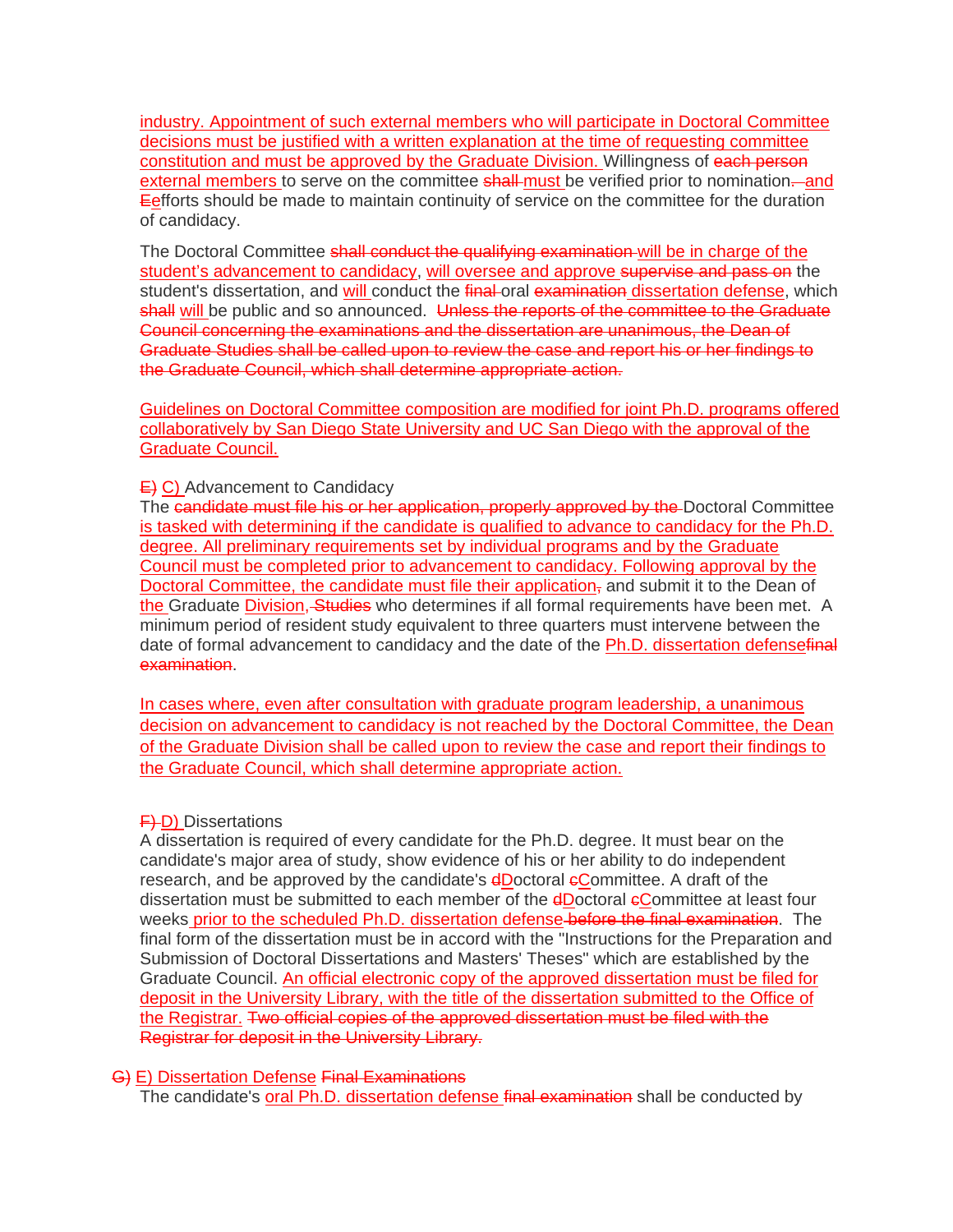their his or her Doctoral Committee. The Doctoral Committee will determine if the defense and the submitted dissertation meet the expectations for awarding the Ph.D. degree. In cases where the Doctoral Committee fails to achieve unanimity in approving the candidate for the Ph.D. degree, the Dean of the Graduate Division shall be called upon to review the case and report their findings to the Graduate Council, which shall determine appropriate action. The examination is oral and deals primarily with the relationship of the dissertation to the general field in which the subject lies.

<span id="page-4-0"></span><sup>i</sup> Faculty eligibility rules are established by Graduate Council and posted by the Graduate Division: https://grad.ucsd.edu/academics/progress-to-degree/committees.html#Doctoral-Committee-Membership-T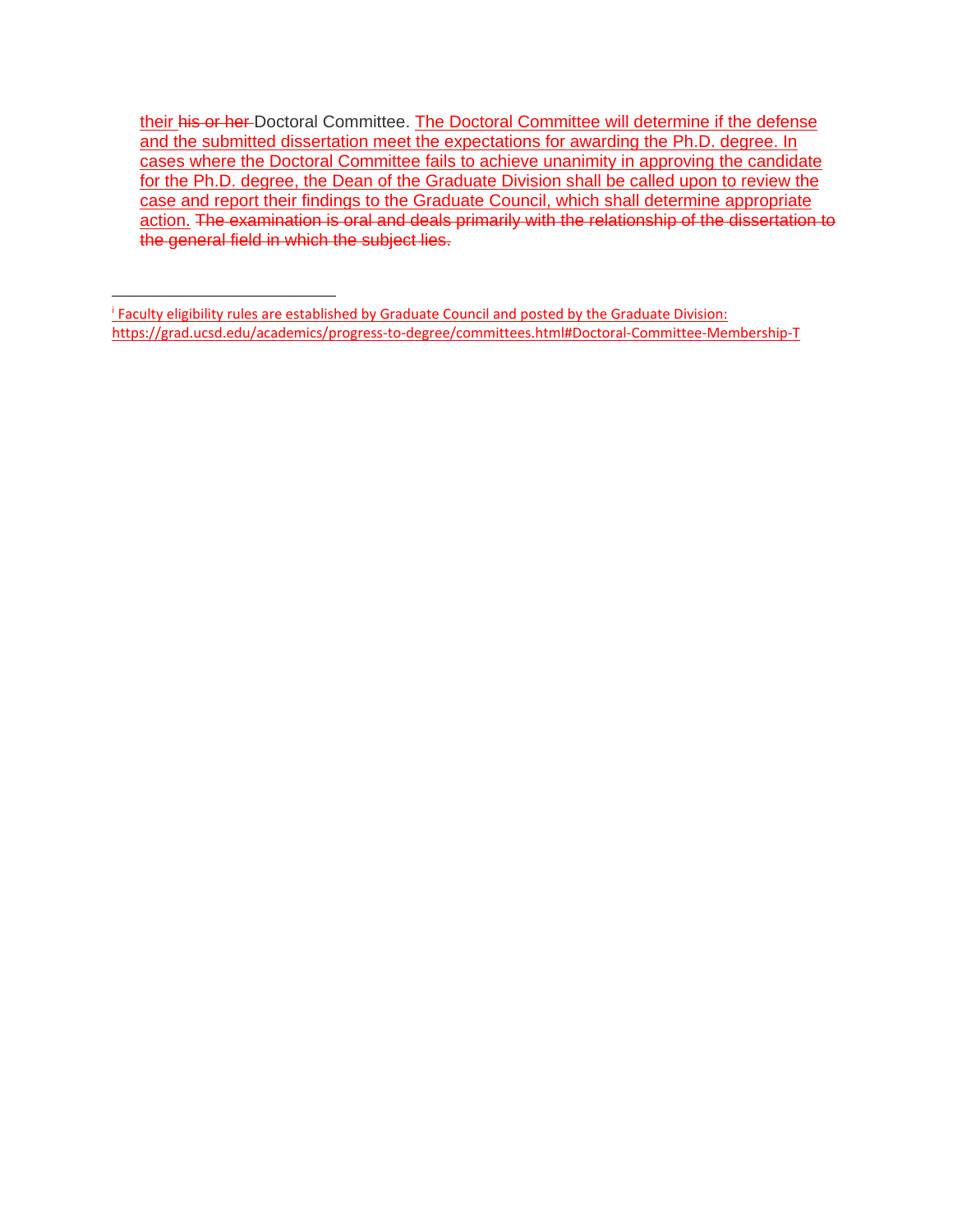# **PROPOSED REVISIONS TO SAN DIEGO SENATE REGULATION 715 (CLEAN VERSION)**

# 715 REQUIREMENTS FOR THE PH.D. DEGREE AT SAN DIEGO

# A. Residency

The minimum residence requirement for the Ph.D. degree is six quarters, three of which must be spent in continuous residence at the San Diego campus, except in the case of a joint Ph.D. program, in which the residence requirements are defined by the Graduate Council. Residence is established by the satisfactory completion of six units per quarter, some of which must be at the graduate level.

# B. Doctoral Committees

In consultation with their faculty dissertation advisor and following their Ph.D. program guidelines, candidates shall request to appoint a Doctoral Committee consisting of at least four members with faculty appointments at UC San Diego. Eligibility of faculty in different academic series at UC San Diego to serve on and/or chair Doctoral Committees is determined by the Graduate Council[1.](#page-5-0) At least one Doctoral Committee member must have their primary appointment in a different department than the one in which the candidate's dissertation advisor/Doctoral Committee Chair holds their primary appointment. (Doctoral Committee Co-Chairs from different departments or programs satisfy this requirement; note that, even with evenly split appointments, faculty are primary in one department). At least two Doctoral Committee members must be from the department or program in which the student is enrolled and at least one Doctoral Committee member must be tenured or emeritus.

Additional committee members beyond the required four members can be requested to serve, including from another UC campus, non-UC academic institutions and industry. Appointment of such external members who will participate in Doctoral Committee decisions must be justified with a written explanation at the time of requesting committee constitution and must be approved by the Graduate Division. Willingness of external members to serve on the committee must be verified prior to nomination and efforts should be made to maintain continuity of service on the committee for the duration of candidacy.

The Doctoral Committee will be in charge of the student's advancement to candidacy, will oversee and approve the student's dissertation, and will conduct the oral dissertation defense, which will be public and so announced.

<span id="page-5-0"></span> $<sup>1</sup>$  Faculty eligibility rules are established by Graduate Council and posted by the Graduate Division:</sup> https://grad.ucsd.edu/academics/progress-to-degree/committees.html#Doctoral-Committee-Membership-T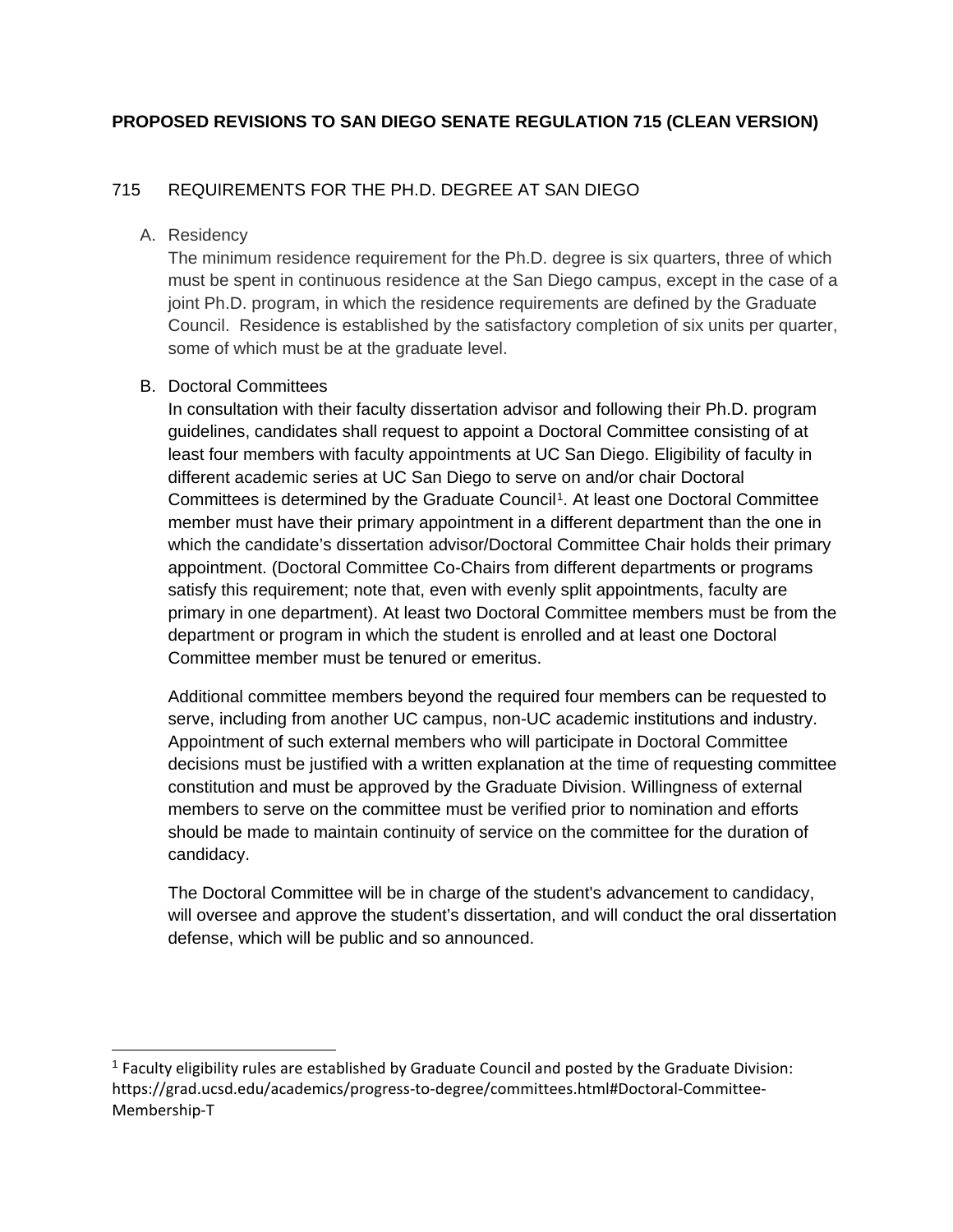Guidelines on Doctoral Committee composition are modified for joint Ph.D. programs offered collaboratively by San Diego State University and UC San Diego with the approval of the Graduate Council.

# C. Advancement to Candidacy

The Doctoral Committee is tasked with determining if the candidate is qualified to advance to candidacy for the Ph.D. degree. All preliminary requirements set by individual programs and by the Graduate Council must be completed by the candidate prior to advancement to candidacy. Following approval by the Doctoral Committee, the candidate must file their application and submit it to the Dean of the Graduate Division, who determines if all formal requirements have been met. A minimum period of resident study equivalent to three quarters must intervene between the date of formal advancement to candidacy and the date of the Ph.D. dissertation defense.

In cases where, even after consultation with graduate program leadership, a unanimous decision on advancement to candidacy is not reached by the Doctoral Committee, the Dean of the Graduate Division shall be called upon to review the case and report their findings to the Graduate Council, which shall determine appropriate action.

# D. Dissertations

A dissertation is required of every candidate for the Ph.D. degree. It must bear on the candidate's major area of study, show evidence of their ability to conduct independent research, and be approved by the candidate's Doctoral Committee. A draft of the dissertation must be submitted to each member of the Doctoral Committee at least four weeks prior to the scheduled Ph.D. dissertation defense. The final form of the dissertation must be in accord with the "Instructions for the Preparation and Submission of Doctoral Dissertations and Masters' Theses" which are established by the Graduate Council. An official electronic copy of the approved dissertation must be filed for deposit in the University Library, with the title of the dissertation submitted to the Office of the Registrar.

# E. Dissertation Defense

The candidate's oral Ph.D. dissertation defense shall be conducted by their Doctoral Committee. The Doctoral Committee will determine if the defense and the submitted dissertation meet the expectations for awarding the Ph.D. degree. In cases where the Doctoral Committee fails to achieve unanimity in approving the candidate for the Ph.D. degree, the Dean of the Graduate Division shall be called upon to review the case and report their findings to the Graduate Council, which shall determine appropriate action.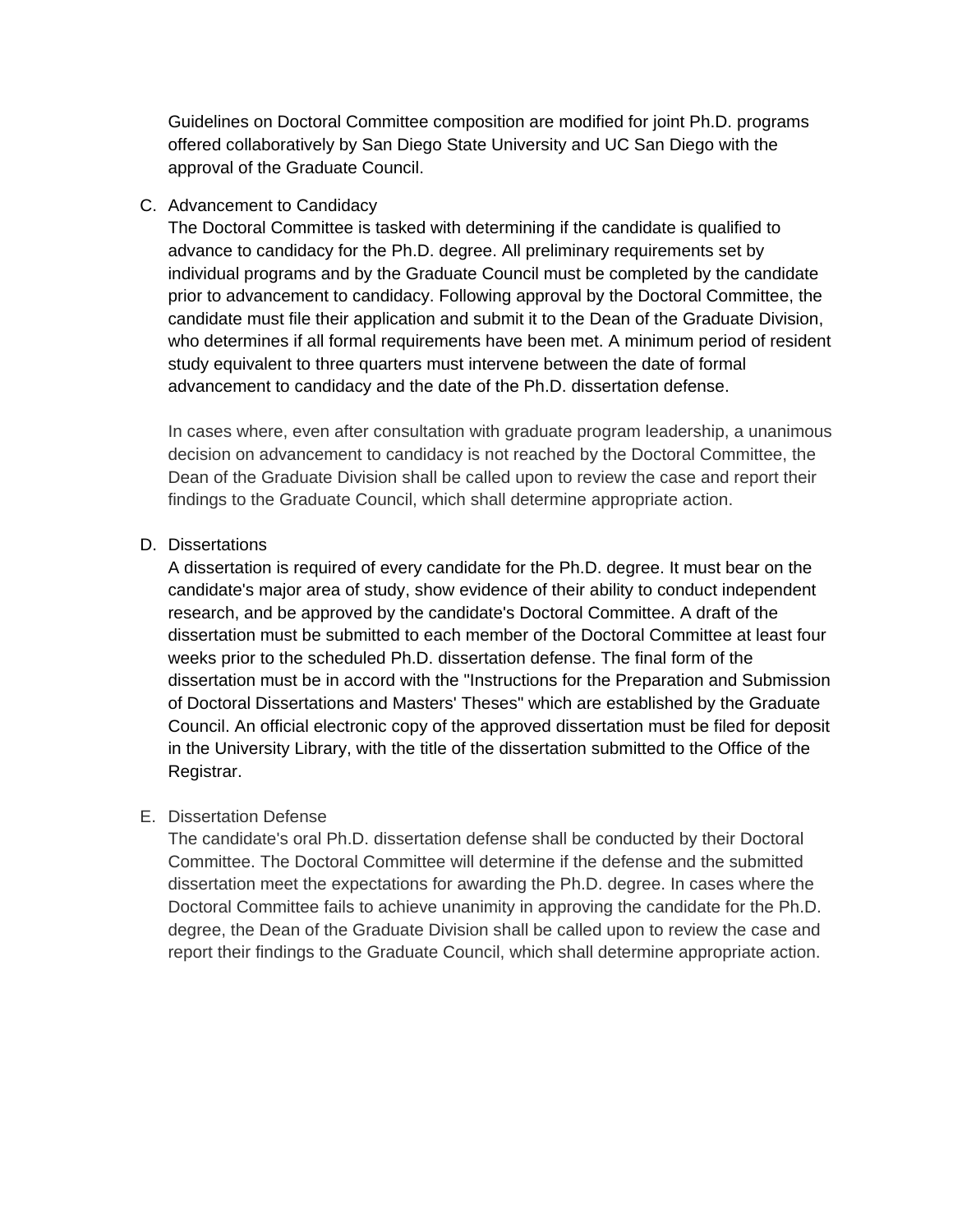#### **PROPOSED REVISIONS TO SAN DIEGO SENATE REGULATION 717 (Red-Lined Version)**

### **717 REQUIREMENTS FOR THE DOCTOR OF MUSICAL ARTS DEGREE (DMA) [En 4/25/95]**

#### A) Admission

Admission to the DMA program will be based upon acceptance to graduate study at UCSD and the following criteria. Applicants should:

- 1) hold a Master's degree in a music-related field with experience in performance comparable to the UCSD M.A. degree or equivalent;
- 2) demonstrate a high level of academic achievement, as evidenced by grade transcripts, letters of recommendation, and scholarly papers;
- 3) present a performance audition;
- 4) have taken the Graduate Record Examination General Test, as well as the Music Subject Test.
- B) Program of Study

Students will be required to take:

- 1) seminars and directed research group courses in one major area of vocal/instrumental specialization and two secondary areas of specialization;
- 2) performance seminars and other required courses.
- C) Foreign Language Requirement

A demonstrated reading proficiency of one modern foreign language must be proven by the time of advancement to candidacy.

D) Doctoral Committee

A committee will be formed to supervise the student's educational progress toward the qualifying examinations and final requirements. Each committee shall be constituted following the same procedures as are provided for in Regulation 715(DB) for the Ph.D. degree.

E) Qualifying Examination

The Qualifying Examination consists of two parts:

1) A written and oral defense of questions provided by the Doctoral Committee; plus

2)

- a) an abstract of the thesis or research project to be given to the Doctoral Committee at the qualifying exams; or
- b) a presentation of a substantial portion of the works to be performed on the student's "Major Recitals" will be performed as part of the qualifying exams.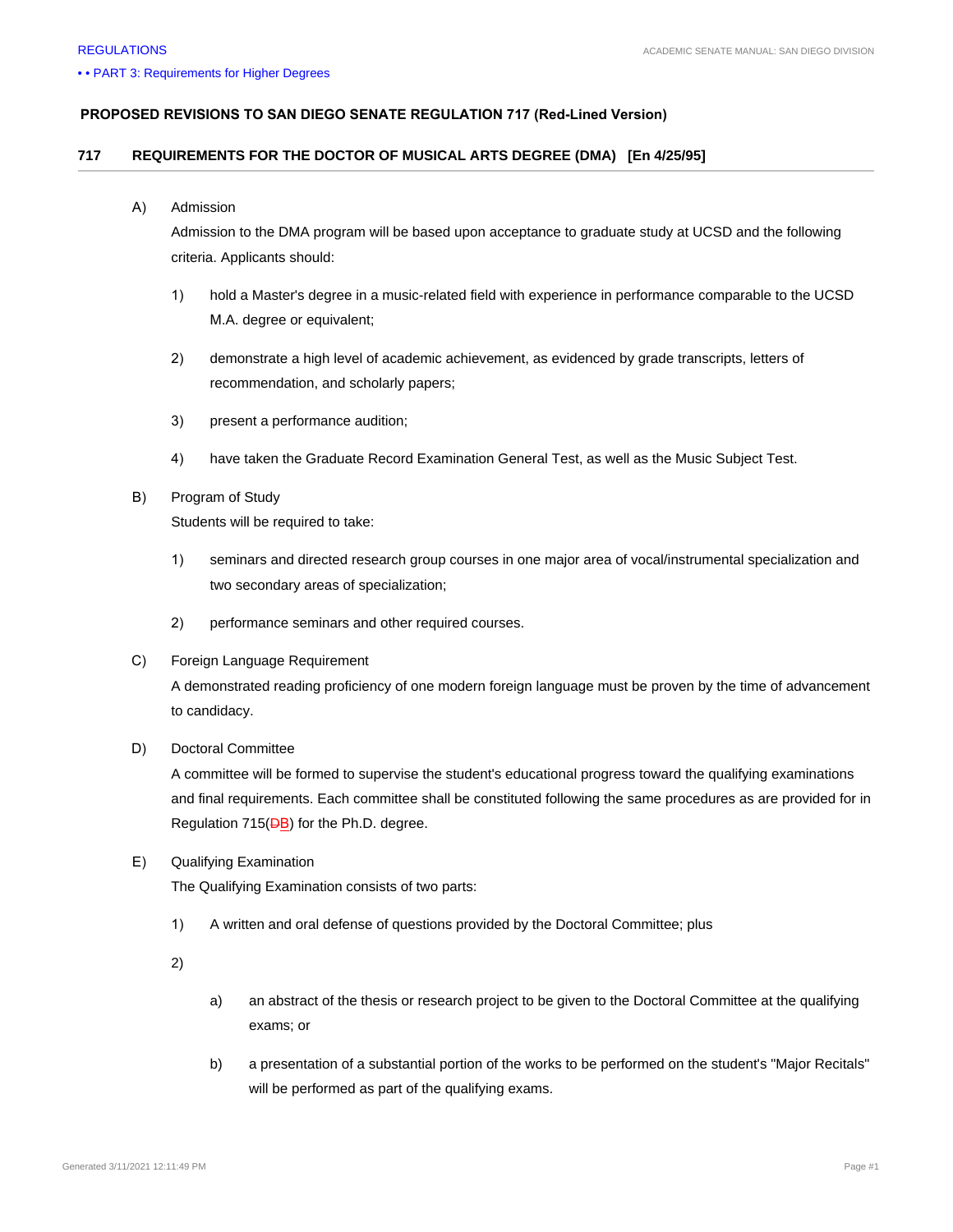### **717 REQUIREMENTS FOR THE DOCTOR OF MUSICAL ARTS DEGREE (DMA) [En 4/25/95]**

- F) Final Requirements
	- 1) Two Major Recitals, plus one of the following:
		- a) thesis or research project;
		- b) a concert that is innovative in design and/or content, which is supported by a document containing extensive stylistic or analytical discussion of the program; or
		- c) a lecture/concert, pertaining to innovative and/or original material, with appropriate documentation as determined by the committee.

### G) Residence Requirement

The minimum residence requirement for the DMA is two years.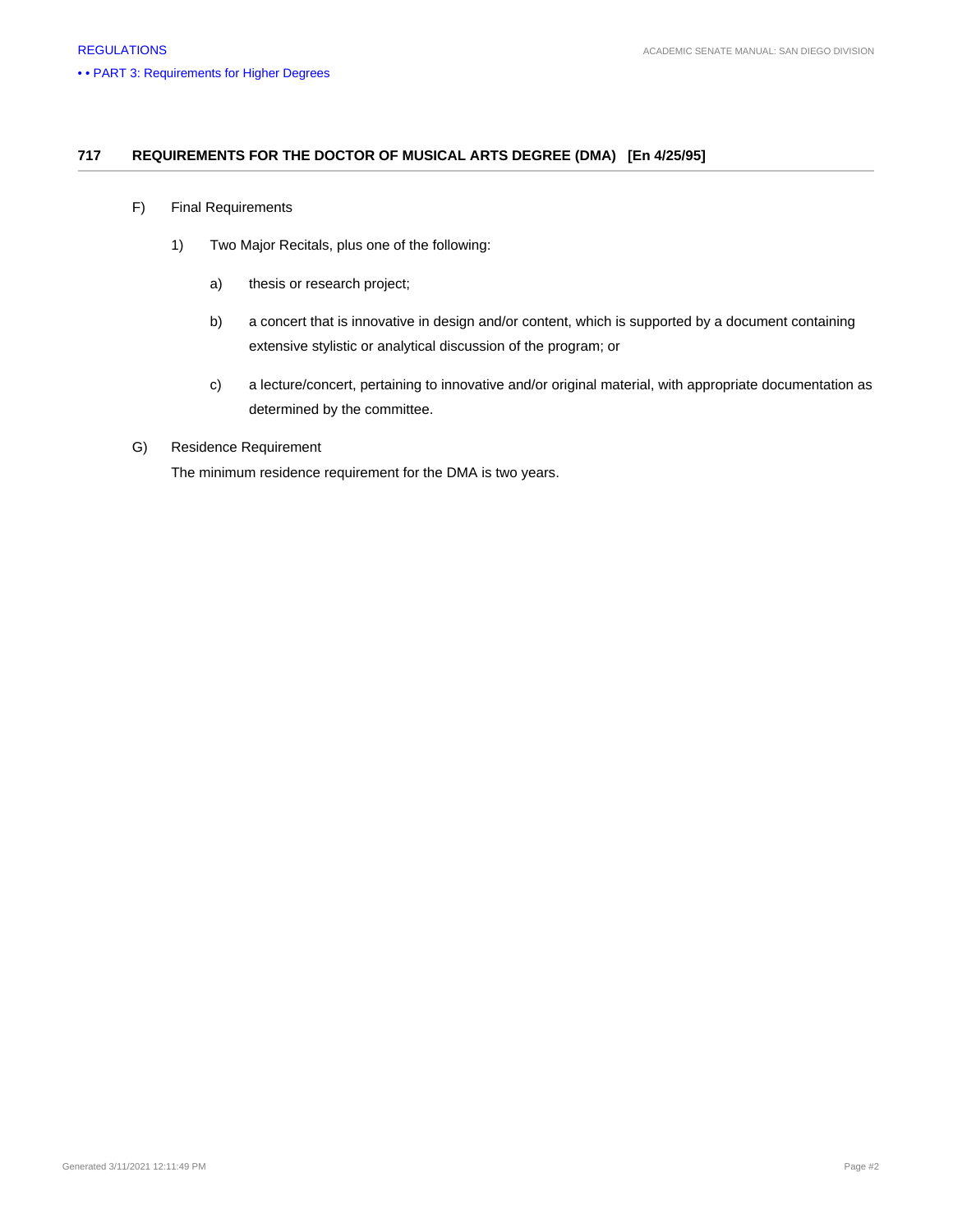## **Appendix 1. Doctoral Committee Memb[e](#page-9-0)rship Table<sup>1</sup>**

The Doctoral Committee Membership Table specifies which academic titles may serve on doctoral and Master's thesis committees and in what capacity. The faculty titles listed on the chart refer to UC San Diego appointments only (with the exception of the "Professor from another UC Campus" title).

The Dean of the Graduate Division will consider exceptions to individual committee membership with plausible justification from the graduate program.

| <b>Title</b>                                                                           | Chair | Co-Chair | <b>Tenured</b> | One of Four         | <b>Additional</b> |
|----------------------------------------------------------------------------------------|-------|----------|----------------|---------------------|-------------------|
|                                                                                        |       |          | <b>Member</b>  | <b>UCSD Members</b> | <b>Member</b>     |
| PROFESSOR (LADDER-RANK) SERIES, including Emeritus                                     |       |          |                |                     |                   |
| Full & Associate^                                                                      | Υ     | Y        | Υ              | Y                   | Υ                 |
| Assistant^                                                                             | Υ     | Υ        | N              | Υ                   | Υ                 |
| PROFESSOR IN RESIDENCE SERIES                                                          |       |          |                |                     |                   |
| Full & Associate^                                                                      | Υ     | Υ        | Υ              | Y                   | Υ                 |
| Assistant^                                                                             | Υ     | Υ        | N              | Υ                   | Υ                 |
| PROFESSOR OF CLINICAL "X" SERIES                                                       |       |          |                |                     |                   |
| All Ranks <sup>^</sup>                                                                 | N     | Υ        | N              | Υ                   | Υ                 |
| TEACHING PROFESSOR (LECTURER WITH (POTENTIAL) SECURITY OF EMPLOYMENT) SERIES           |       |          |                |                     |                   |
| All Ranks <sup>^</sup>                                                                 | Y+    | Y+       | N              | Υ                   | Y                 |
| <b>ACTING PROFESSOR SERIES</b>                                                         |       |          |                |                     |                   |
| Full & Associate^                                                                      | Y     | Υ        | N              | Y                   | Υ                 |
| Assistant                                                                              | N     | Υ        | N              | Υ                   | Y                 |
| ADJUNCT PROFESSOR SERIES (Full-Time Salaried Adjuncts in the Health Sciences)          |       |          |                |                     |                   |
| Full & Associate                                                                       | Υ     | Υ        | Υ              | Υ                   | Υ                 |
| Assistant                                                                              | Y     | Υ        | N              | Y                   | Υ                 |
| ADJUNCT PROFESSOR SERIES (including Non-Salaried Appointments in the Health Sciences)* |       |          |                |                     |                   |
| <b>All Ranks</b>                                                                       | Y#    | Y#       | N              | Υ                   | Y                 |
| PROFESSOR OF PRACTICE SERIES*                                                          |       |          |                |                     |                   |
| Full                                                                                   | Y#    | Y#       | N              | Y                   | Υ                 |
| Visiting                                                                               | N     | N        | N              | N                   | Y                 |
| HEALTH SCIENCES CLINICAL PROFESSOR SERIES                                              |       |          |                |                     |                   |
| <b>All Ranks</b>                                                                       | N     | N        | N              | N                   | Υ                 |
| <b>VISITNG PROFESSOR SERIES</b>                                                        |       |          |                |                     |                   |
| <b>All Ranks</b>                                                                       | N     | N        | N              | N                   | Y                 |
| PROFESSOR FROM ANOTHER UC CAMPUS OR NON-UC INSTITUTION (All Series)                    |       |          |                |                     |                   |
| All Ranks                                                                              | N     | N        | N              | N                   | Υ                 |
| LECTURER SERIES (Non-Senate Instructional Unit)                                        |       |          |                |                     |                   |
| <b>All Ranks</b>                                                                       | N     | N        | N              | N                   | <b>Y##</b>        |
| RESEARCH SCIENTIST SERIES (must also have Lecturer/Educator appointment)               |       |          |                |                     |                   |
| <b>All Ranks</b>                                                                       | Υ     | Υ        | N              | Υ                   | Y                 |
| RESEARCH ASSOCIATE, RESEARCH FELLOW & PROJECT SCIENTIST/SCHOLAR                        |       |          |                |                     |                   |
| <b>All Ranks</b>                                                                       | N     | N        | N              | N                   | <b>Y##</b>        |

^Confers Academic Senate membership, see [https://senate.ucsd.edu/Operating-Procedures/Senate-](https://senate.ucsd.edu/Operating-Procedures/Senate-Manual/Appendices/105.1)[Manual/Appendices/105.1](https://senate.ucsd.edu/Operating-Procedures/Senate-Manual/Appendices/105.1) 

\*Only one person in this category may serve on the committee unless there are more than four members.

#Adjunct Professors and Professors of Practice of all ranks may serve as chairs of doctoral committees as long as a ladder-rank faculty member serves as a co-chair.

##Voluntary basis

+Teaching Professors of all ranks may serve as chair or co-chair by exception.

<span id="page-9-0"></span> $1$  The table below will replace the current doctoral committee if the proposed changes to SD 715 are enacted. Link to current table: https://grad.ucsd.edu/academics/progress-to-degree/committees.html#Doctoral-Committee-Membership-T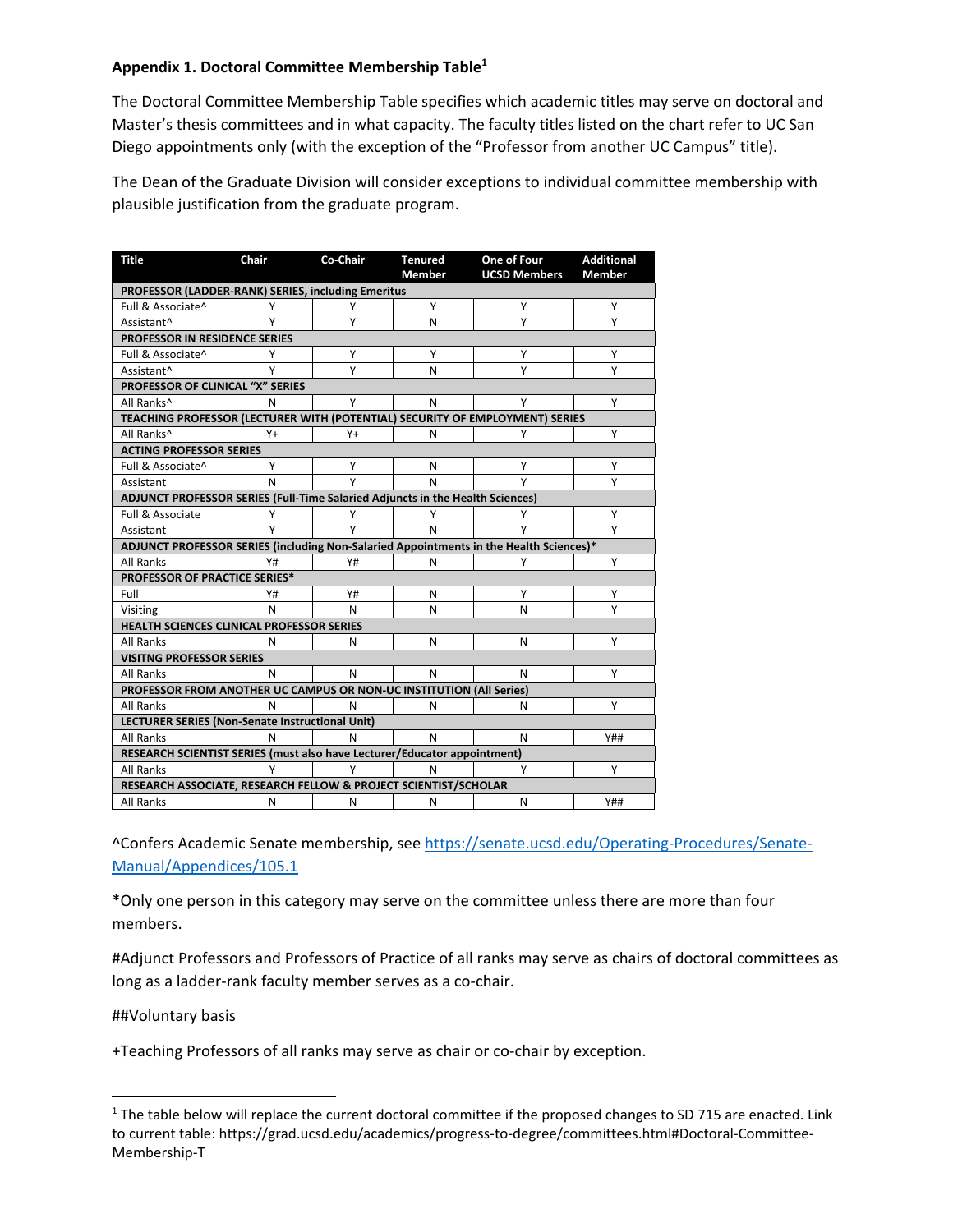February 26, 2021

## **PROFESSOR LYNN RUSSELL, Chair Graduate Council**

SUBJECT: Proposal to Amend San Diego Senate Regulation 715. *Requirements for the PhD Degree* 

The Educational Policy Committee (EPC) reviewed the draft amendments to the San Diego Senate Regulation 715. *Requirements for the PhD Degree* prepared by the Graduate Council at its February 16, 2021 meeting. The Committee has no objections or comments on the proposed changes and appreciates the opportunity to review them.

Sincerely,

Geoffrey Cook, Chair Educational Policy Committee

cc: L. Hullings

P. Rangamani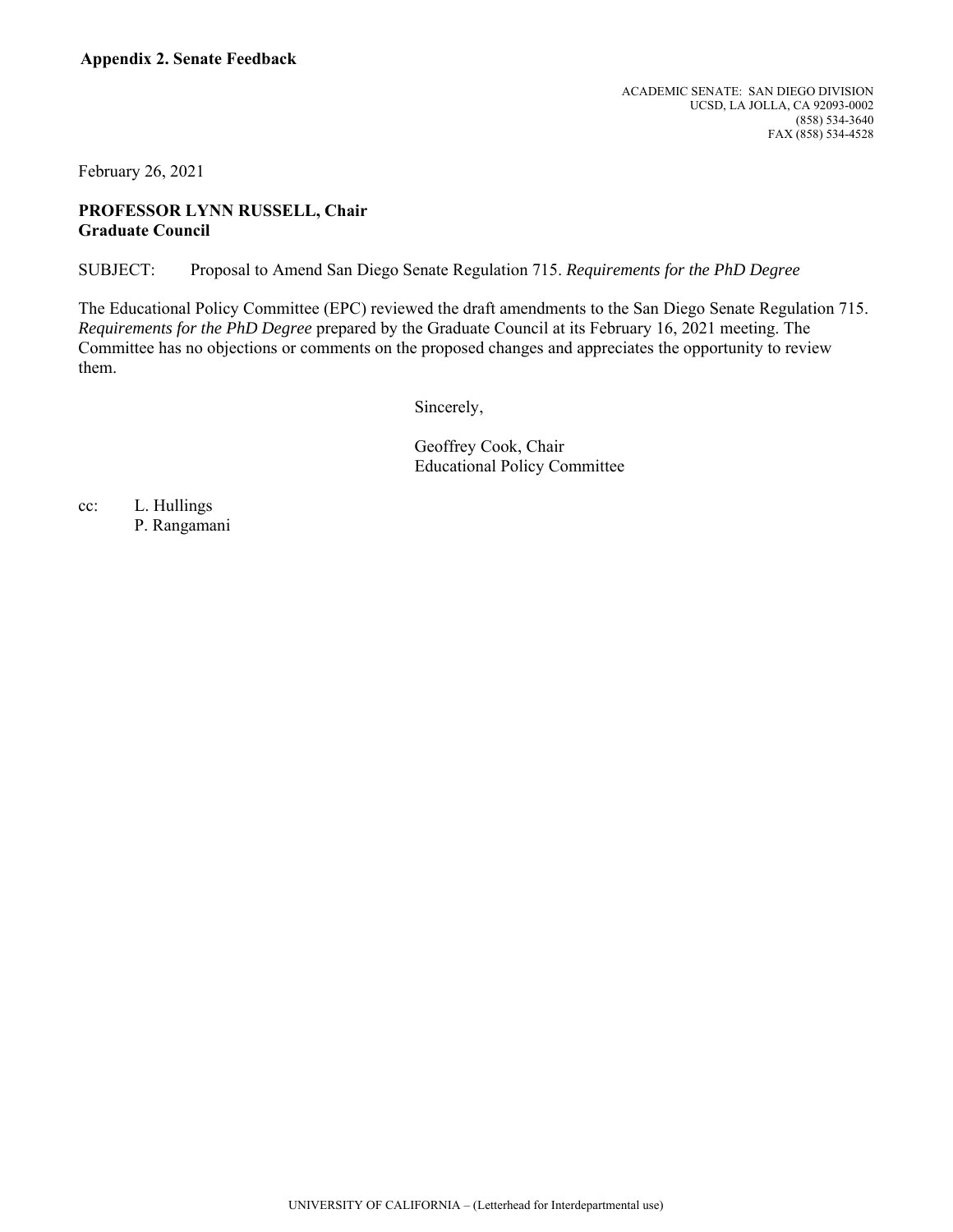March 9, 2021

LYNN RUSSELL, CHAIR Graduate Council

SUBJECT: Proposed Revisions to San Diego Senate Regulation 715, Requirements for the PhD Degree

The Committee on Diversity & Equity (CDE) discussed the Proposed Revisions to San Diego Senate Regulation 715, Requirements for the PhD Degree at our February meeting. The CDE fully supports the proposed revisions.

Sincerely,

Jennifer Burney, Chair Committee on Diversity & Equity

cc: L. Hullings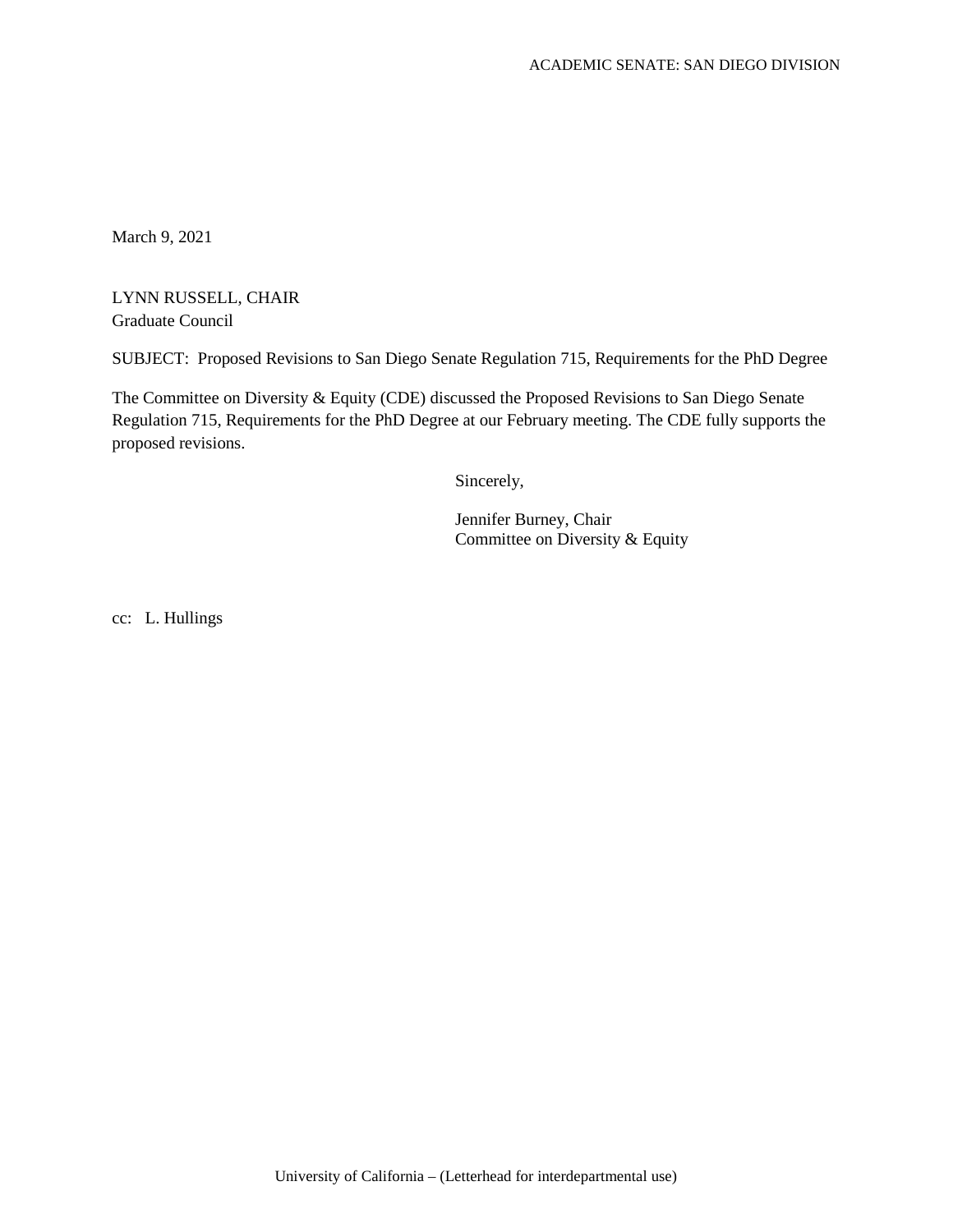#### • • PART 3: Requirements for Higher Degrees

### **APPENDIX 3. CURRENT REGULATION**

### **715 REQUIREMENTS FOR THE PH.D. DEGREE AT SAN DIEGO [En 5/18/65]**

#### A) Residency

The minimum residence requirement for the Ph.D. degree is six quarters, three of which must be spent in continuous residence at the San Diego campus, except in the case of a joint Ph.D. program, in which the residence requirements will be defined by the Graduate Council. Residence is established by the satisfactory completion of six units per quarter, some of which must be at the graduate level.

#### B) Language Requirement **[En 2/15/66]**

Departments giving graduate instruction shall submit the language requirements needed in their field to the Graduate Council, as well as the proposed means by which students will demonstrate their language proficiency. Upon approval by the Graduate Council, the departmental language requirements will become part of the official program for graduate degrees. **[Am 5/23/95]**

Students are strongly urged to acquire the best possible language preparation before entering graduate studies, since otherwise their programs may be seriously delayed. The student must have satisfied all the language requirements in his or her field of study before taking the qualifying examination for advancement to candidacy for the Ph.D. degree.

#### C) Qualifying Examinations

Before admission to candidacy for the Doctor's degree, a student must have satisfied all preliminary requirements set by his or her major department and by the Graduate Council and must have passed the Qualifying Examination conducted by the Doctoral Committee.

#### D) Doctoral Committees **[Am 2/20/73]**

A Doctoral Committee of five or more members shall be appointed by the Dean of Graduate Studies under the authority of the Graduate Council. At least five of the committee members shall be officers of instruction and no fewer than four shall hold professorial titles (of any rank). The committee members shall be chosen from at least two departments, and at least two members shall represent academic specialties that differ from the student's chosen specialty. In all cases, each committee must include one tenured or emeritus UCSD faculty member from outside the student's major department. **[Am 10/26/93]**

Normally, the members of the committee shall be nominated by the student's department or interdepartmental group, but the Dean of Graduate Studies may appoint additional members. Willingness of each person to serve on the committee shall be verified prior to nomination. Efforts should be made to maintain continuity of service on the committee for the duration of candidacy.

The Doctoral Committee shall conduct the qualifying examination, supervise and pass on the student's dissertation, and conduct the final oral examination, which shall be public and so announced. Unless the reports of the committee to the Graduate Council concerning the examinations and the dissertation are unanimous, the Dean of Graduate Studies shall be called upon to review the case and report his or her findings to the Graduate Council, which shall determine appropriate action.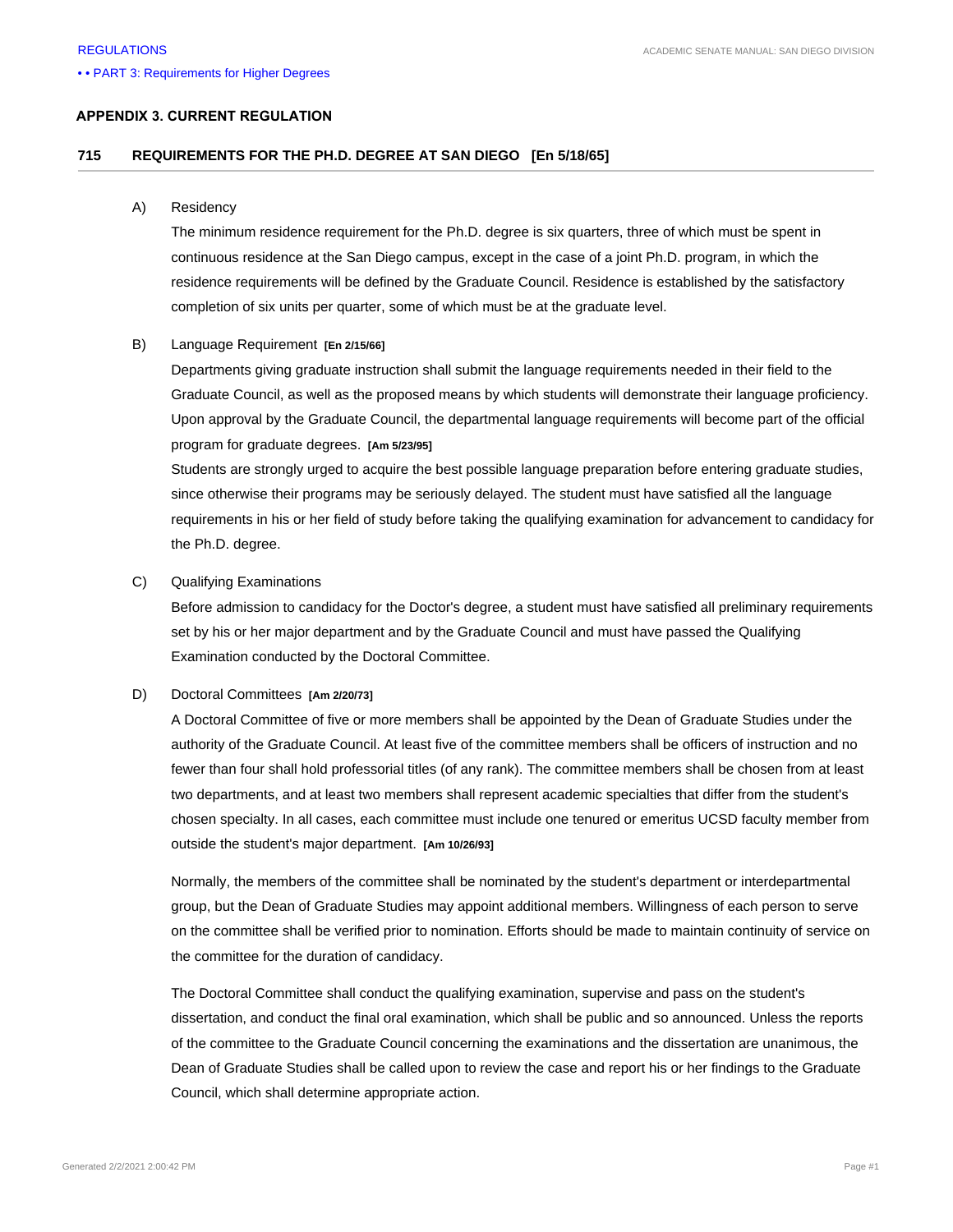### **715 REQUIREMENTS FOR THE PH.D. DEGREE AT SAN DIEGO [En 5/18/65]**

#### E) Advancement to Candidacy

The candidate must file his or her application, properly approved by the Doctoral Committee, and submit it to the Dean of Graduate Studies who determines if all formal requirements have been met. A minimum period of resident study equivalent to three quarters must intervene between the date of formal advancement to candidacy and the date of the final examination. **[Am 5/23/95]**

#### F) Dissertations **[Am 2/27/70]**

A dissertation is required of every candidate for the Ph.D. degree. It must bear on the candidate's major area of study, show evidence of his or her ability to do independent research, and be approved by the candidate's doctoral committee.

A draft of the dissertation must be submitted to each member of the doctoral committee at least four weeks before the final examination. The final form of the dissertation must be in accord with the "Instructions for the Preparation and Submission of Doctoral Dissertations and Masters' Theses" which are established by the Graduate Council. Two official copies of the approved dissertation must be filed with the Registrar for deposit in the University Library.

#### G) Final Examinations

The candidate's final examination shall be conducted by his or her Doctoral Committee. The examination is oral and deals primarily with the relationship of the dissertation to the general field in which the subject lies.